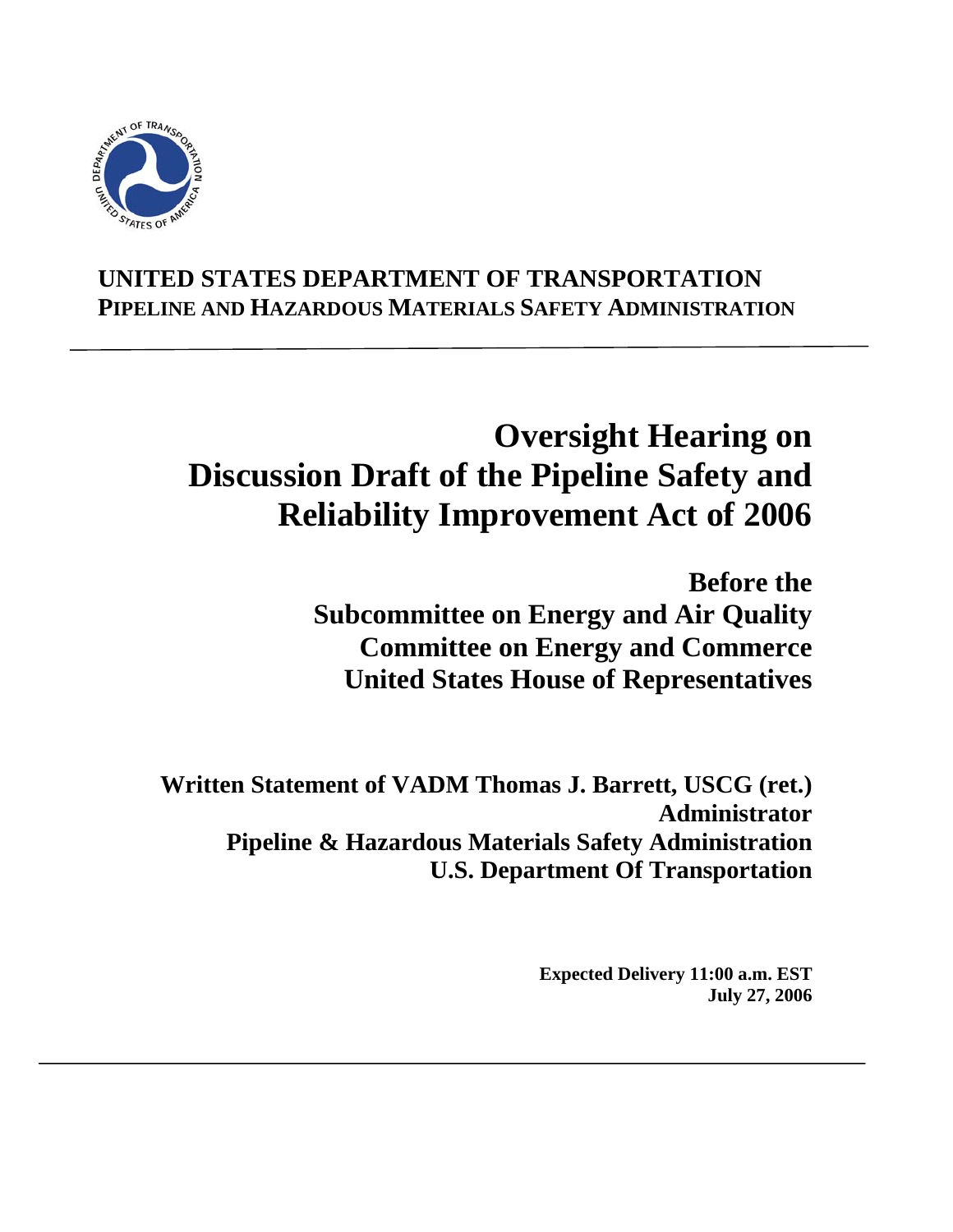#### **WRITTEN STATEMENT OF VADM THOMAS J. BARRETT, USCG (RET.) ADMINISTRATOR PIPELINE AND HAZARDOUS MATERIALS SAFETY ADMINISTRATION U.S. DEPARTMENT OF TRANSPORTATION BEFORE THE SUBCOMMITTEE ON ENERGY AND AIR QUALITY COMMITTEE ON ENERGY AND COMMERCE UNITED STATES HOUSE OF REPRESENTATIVES**

#### **July 27, 2006**

# **I. INTRODUCTION**

Chairman Hall, Ranking Member Boucher, members of the Subcommittee, thank you for the invitation to appear to discuss your draft proposal to reauthorize the pipeline safety program. I appreciate the Subcommittee's stewardship on pipeline safety and I am pleased to provide my first testimony before this subcommittee on ways to improve an already forward leaning safety program, and to build upon PHMSA's progress to date.

I believe your proposal embodies key concepts that will help us reach our goal of eliminating pipeline safety incidents and provide a foundation for the energy transportation infrastructure we need to continue our strong economic growth into the future.

Americans depend on pipeline transportation for the safe movement of critical energy supplies. This dependence makes it crucial to keep the system safe and reliable. Over 97 percent of the nation's transportation energy needs are met by petroleum products, and 64 percent of these energy products are moved through America's pipeline networks. The system is near capacity all the time. In times of emergencies, this lack of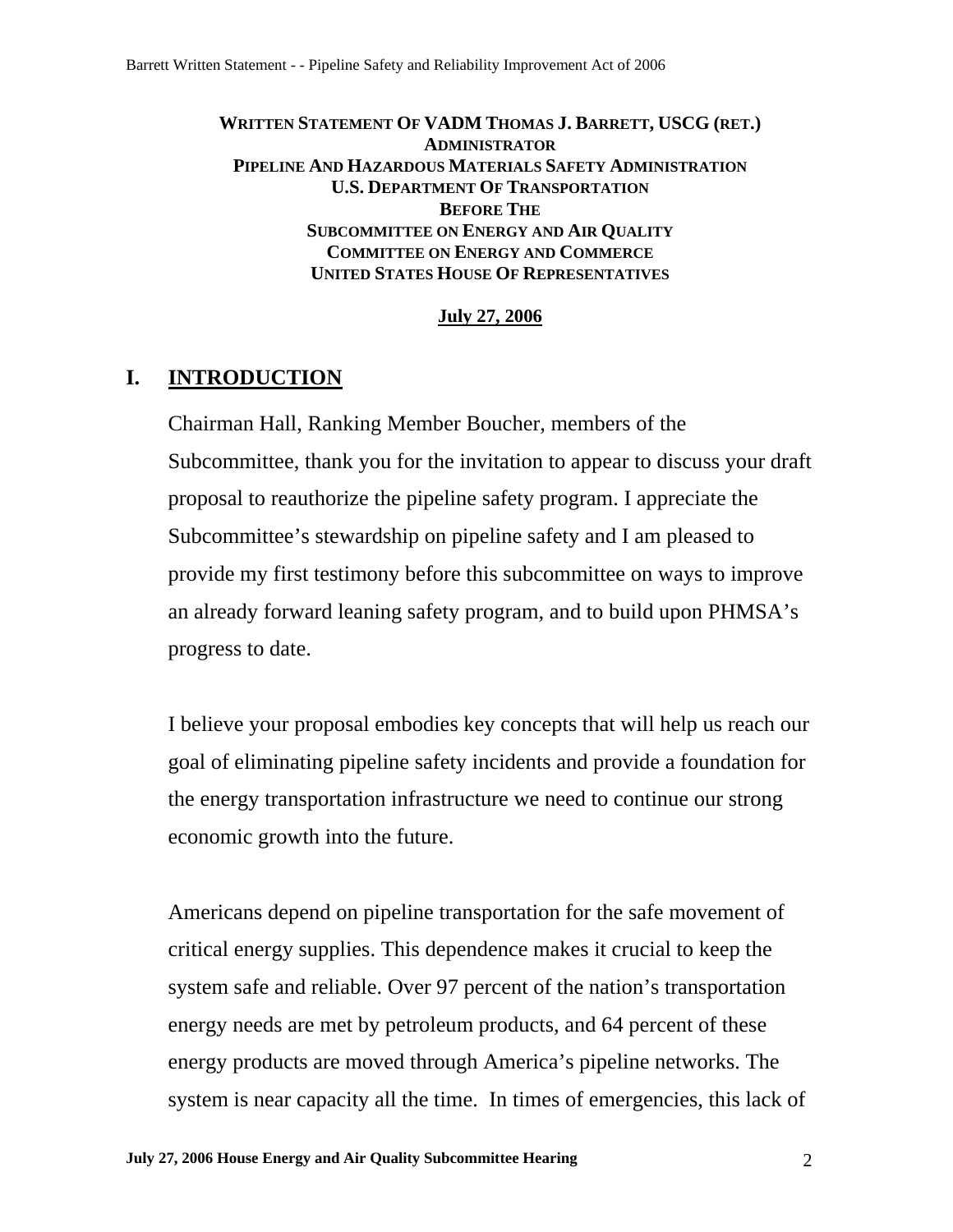redundancy and system capacity makes it important for PHMSA to work along with our state partners to assure that energy product transportation is not interrupted. In the years to come, we hope to contribute to increasing the resiliency of this infrastructure.

"The Pipeline Safety Improvement Act of 2002" which you sponsored and the President signed into law was a most important milestone. The Act reinforced the importance of integrity management, operator qualification, public education, research, mapping, construction damage prevention and other initiatives, including one national number for One-Call. Most importantly in my view, the Act set the stage in law for a systems approach to managing and reducing pipeline risks. Over the past five years we have seen a steady decline in the leading causes of pipeline failures and the serious accidents in which people are injured or the environment is harmed. We need to stay the course and step up our efforts.

In the past few years, PHMSA has taken a hard look at incidents, their causes and what can be done to prevent them. One thing is crystal clearthe leading cause of incidents in which people are hurt or killed is construction-related damage causing an immediate rupture or damage which later grows to failure. This occurs most often on the distribution systems which run through the neighborhoods where people live and work. This part of the pipeline system, the distribution network, is almost entirely under the jurisdiction of states, our foremost partners in pipeline safety.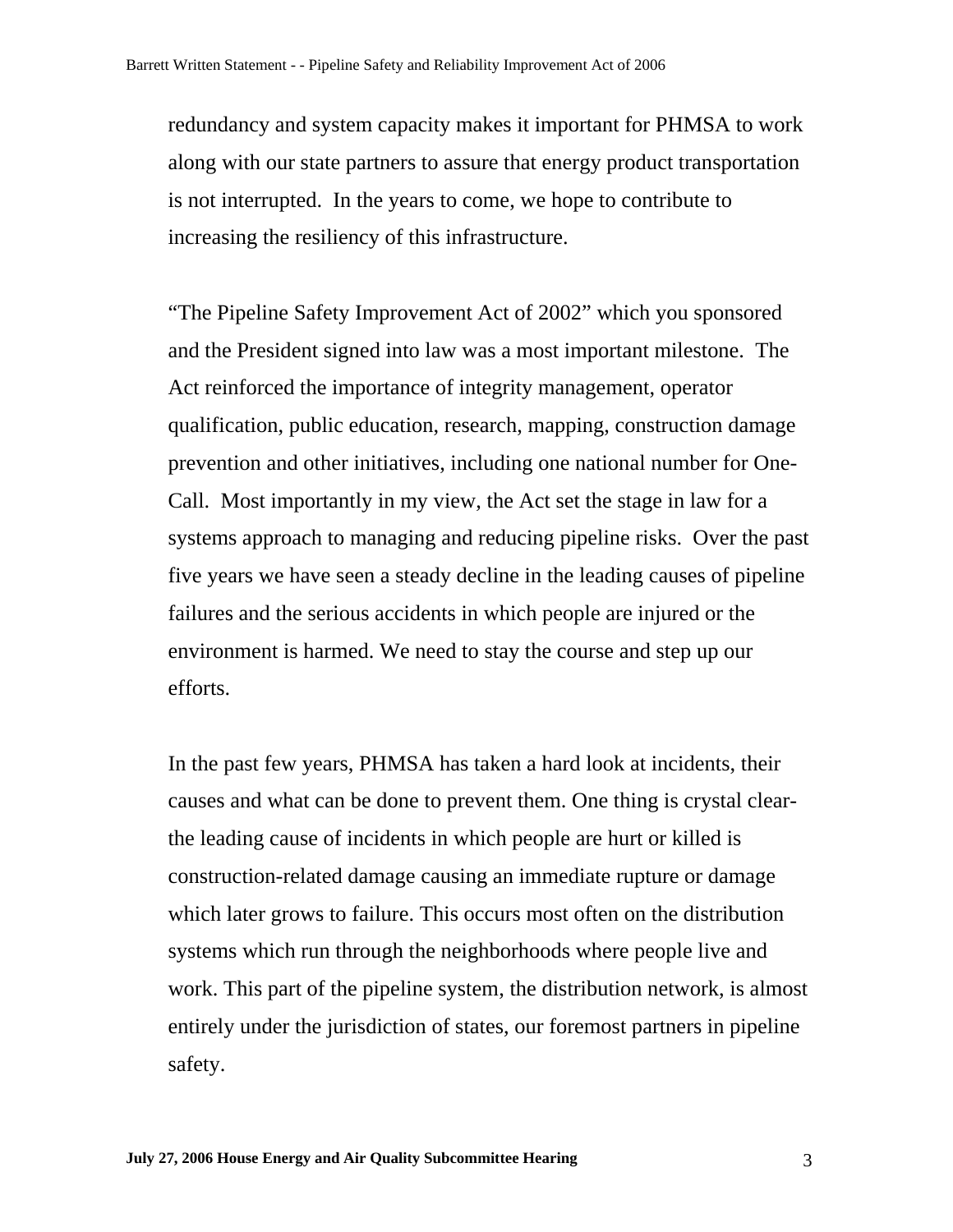### **II. ADMINISTRATION PROPOSAL**

The Secretary of Transportation recently submitted to Congress the Administration's legislative proposal to reauthorize and improve pipeline safety and protection for the environment, and also to enhance infrastructure reliability. The proposal, the "Pipeline Safety and Reliability Improvement Act of 2006" looks to build on our progress in achieving the mandates of the 2002 Act by placing more emphasis on damage prevention, enhancing state programs' oversight of pipelines, and clarifying our responsibilities and emergency waiver authority during natural disasters and other emergencies.

Managing pipeline safety based on system risk clearly suggests we must minimize damage to pipelines associated with construction-damage. Construction damage is almost always preventable and we have worked to find practices that will eliminate this problem. The challenge is managing this activity without damaging a very crowded underground infrastructure – one that gets more crowded every day, not just with pipelines but new telecommunications, electric, water and sewer, and other infrastructure.

Several states including Virginia and Minnesota have led the way with strong damage prevention programs and seen up to 50% reductions in this type of damage. We need to prioritize the resources for pipeline safety to be sure that our state partners have more resources to share responsibility with us in getting this job done. The Committee's proposal recognizes this need by adopting important concepts which the Administration forwarded, including new civil enforcement authority,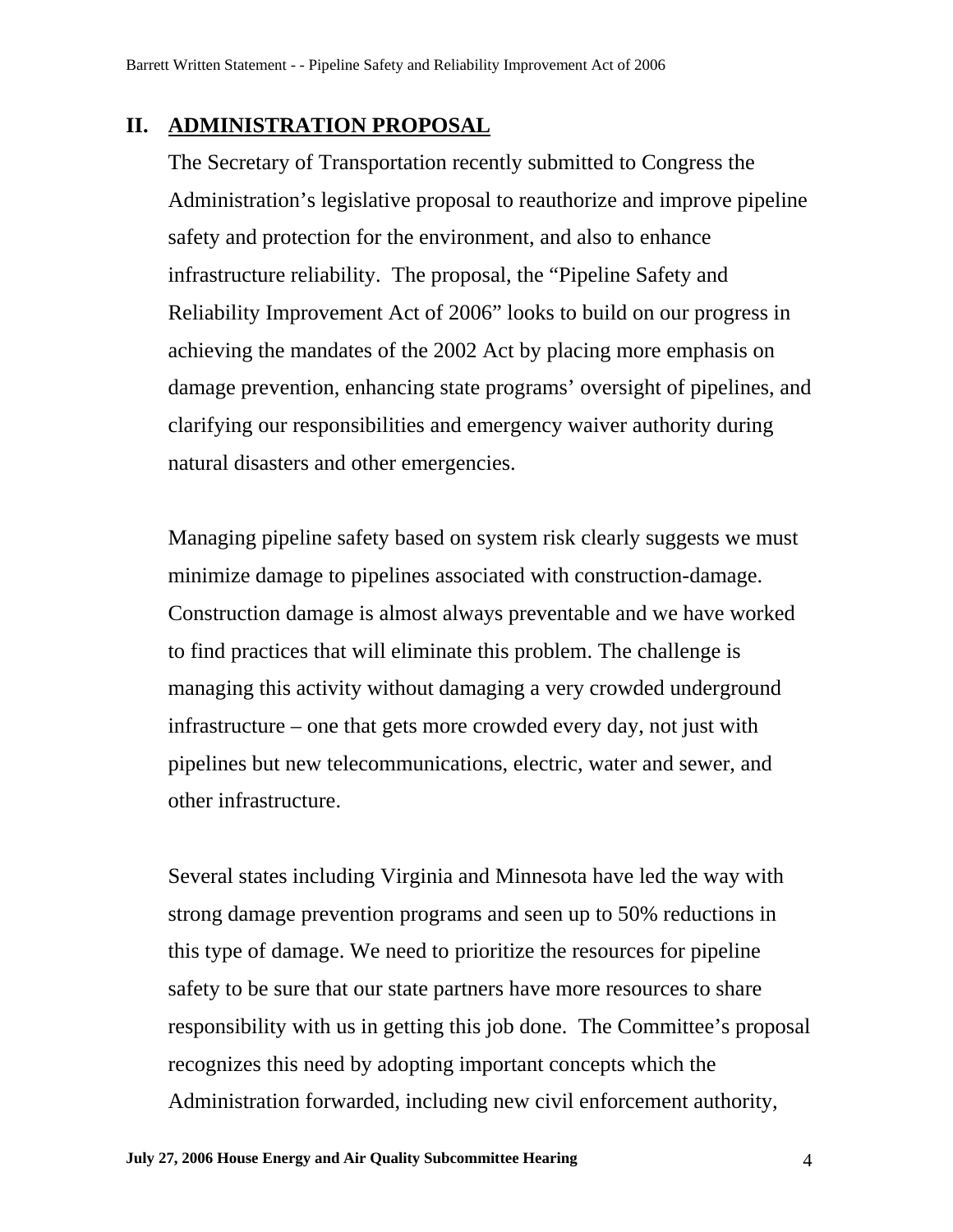incentives for states to improve their damage prevention programs, technology grants to advance the safety and efficiency of the one call notification process, and more funding for state pipeline safety programs.

The following chart from a PHMSA report gives a picture of the progress possible with a strong enforcement program. There are degrees of success with enforcement and two model states, Virginia and Minnesota both have fewer than 3 damages per 1,000 one call tickets by enforcing the practice of calling before digging.



Our proposal addresses this concern by establishing a state grant program to provide more incentives to states to develop effective damage prevention programs. State agencies and PHMSA would also gain authority to conduct civil enforcement actions against anyone who fails to contact "One-Call" prior to digging, with our focus being on state enforcement.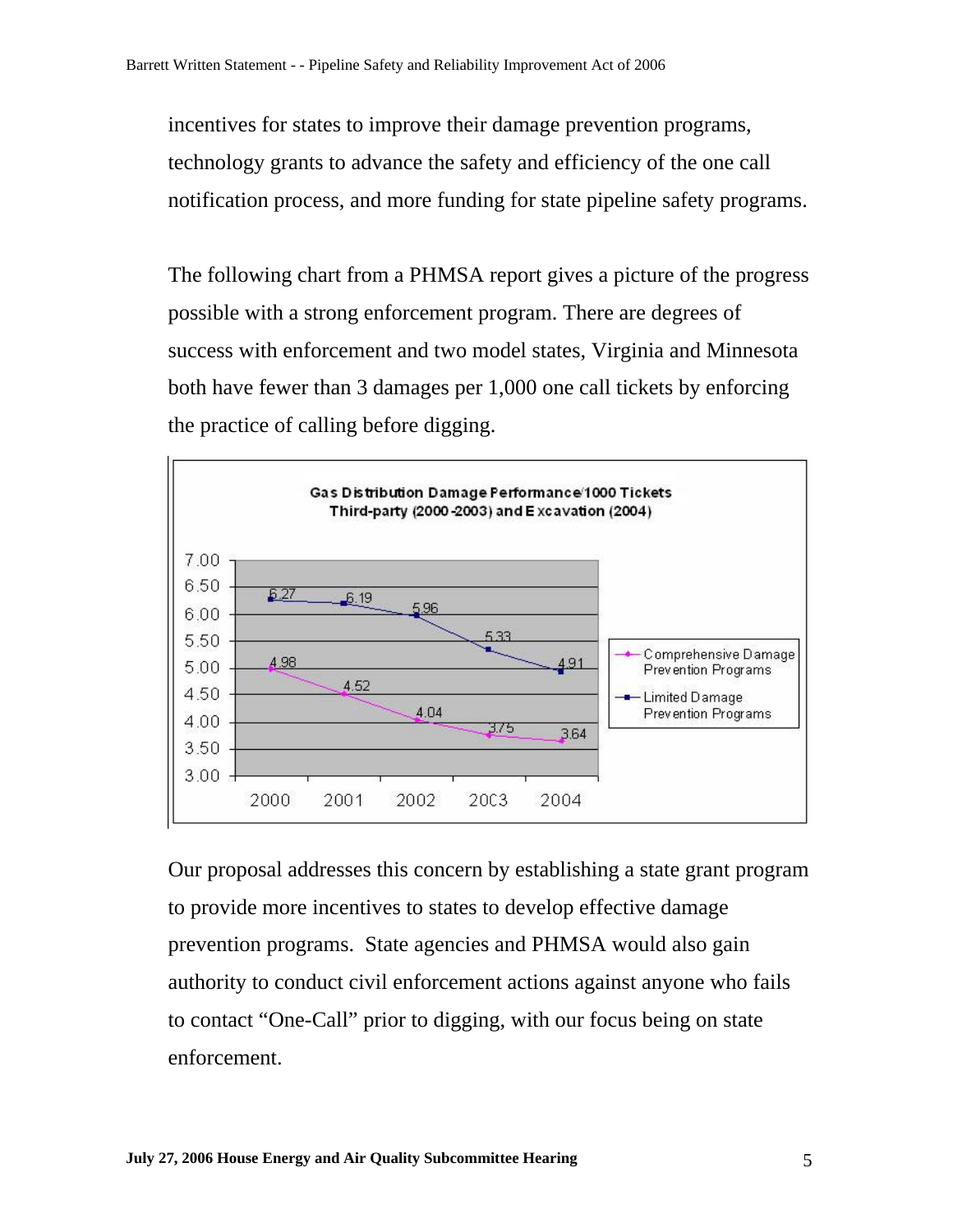Ensuring the safety of 2.3 million miles of pipelines is an enormous task. Our state partners oversee 90 percent of operator compliance with pipeline safety regulations. We seek to raise the cap on grants provided offset the increasing cost of the programs they execute, consistent with the programs of the Department. State agencies do utilize PHMSA's national regulatory pipeline safety standards to inspect the majority of the decision support as we function as a coordinated workforce. We need them and they need our help to be most effective. to state pipeline agencies over 6 years from 50 percent to 80 percent to pipeline infrastructure and we increasingly invest in state training and

Last year's devastating Gulf Coast storms also taught us lessons about pumping stations across Louisiana and Mississippi to monitor operator the vulnerability of pipelines to natural and man-made disasters. In the wake of last years storms, PHMSA's inspectors deployed to State emergency operations centers, operator control rooms, and to critical efforts to work to keep energy moving without standard electric power.

emergency events, the Administration's proposal provides for specific regulatory authority to use emergency waivers when necessary to help minimize pipeline system disruption while maintaining safe operations. To assist with recovery of the pipeline infrastructure during future operators anticipate or respond expeditiously to national or regional disasters at the earliest possible time. We believe this can help to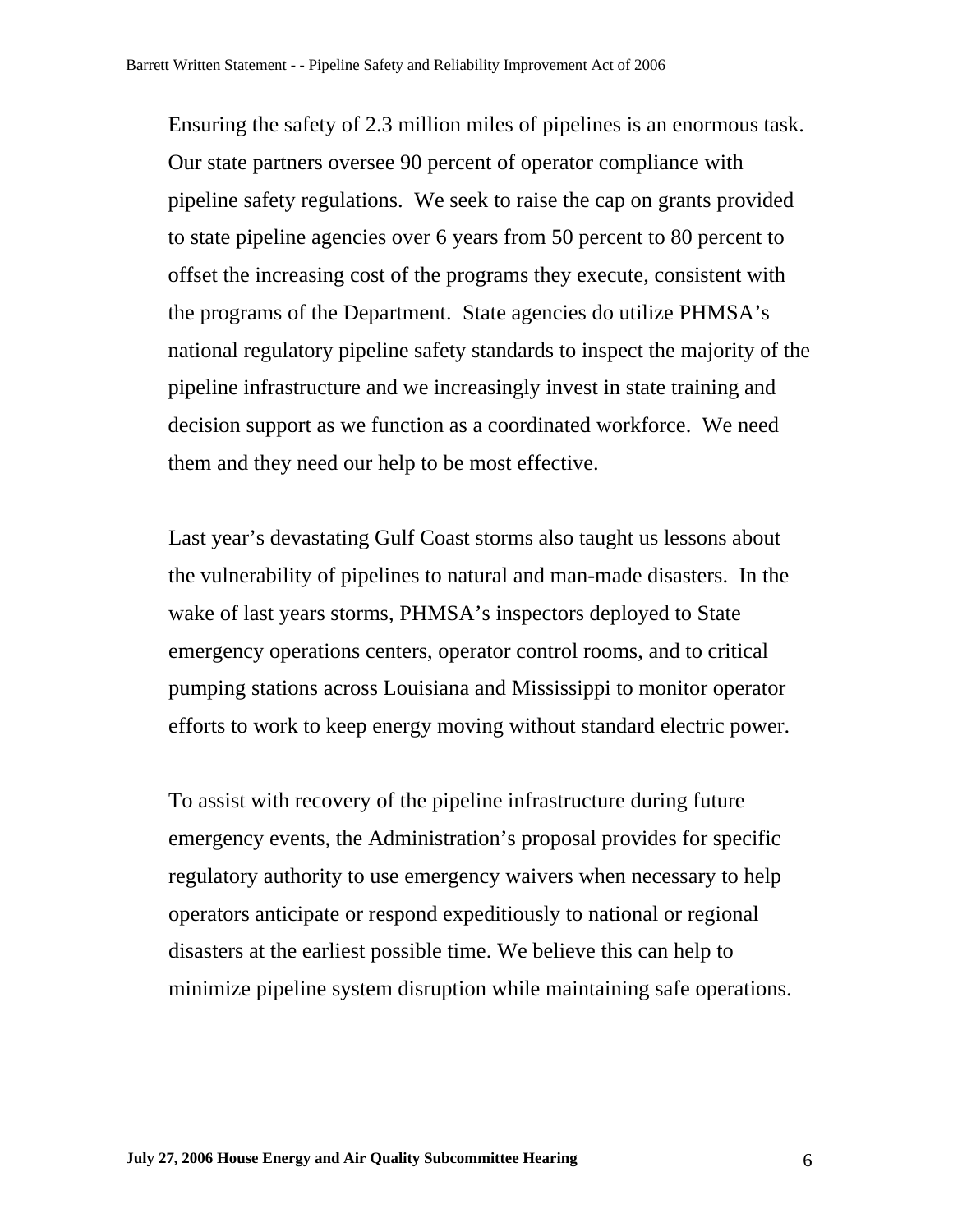Like you, I strongly favor a systems-based approach to assessing and getting positive results for pipeline safety. The integrity management program has focused operators on making the best use of information as operator is able to deploy attention and resources against the greatest risks, worst first. Reliance on stipulated retesting intervals, as established in current law, is inconsistent with a systems approach and a disincentive managing risk, especially as the risks to large infrastructure systems like pipelines often change over time. I expect to see an effective systems risk management approach, which this subcommittee helped devise, it becomes available. But this must be a dynamic process in which the to continuous reevaluation and readjustment.

Reliance on stipulated retesting intervals as established in current law seems a disincentive to the continuous evaluation and readjustment of a dynamic systems approach. It is a basic element of an ongoing "wholehealth" review of a pipeline system. The goal is to regularly and systematically utilize the most current information about the pipeline system so that it may be maintained to operate safely in the best condition for the longest amount of time.

These reauthorization concepts have been generally supported across our stakeholder community, including the federal and state family, and we are pleased to see many of the same priorities reflected in the Committee's proposal.